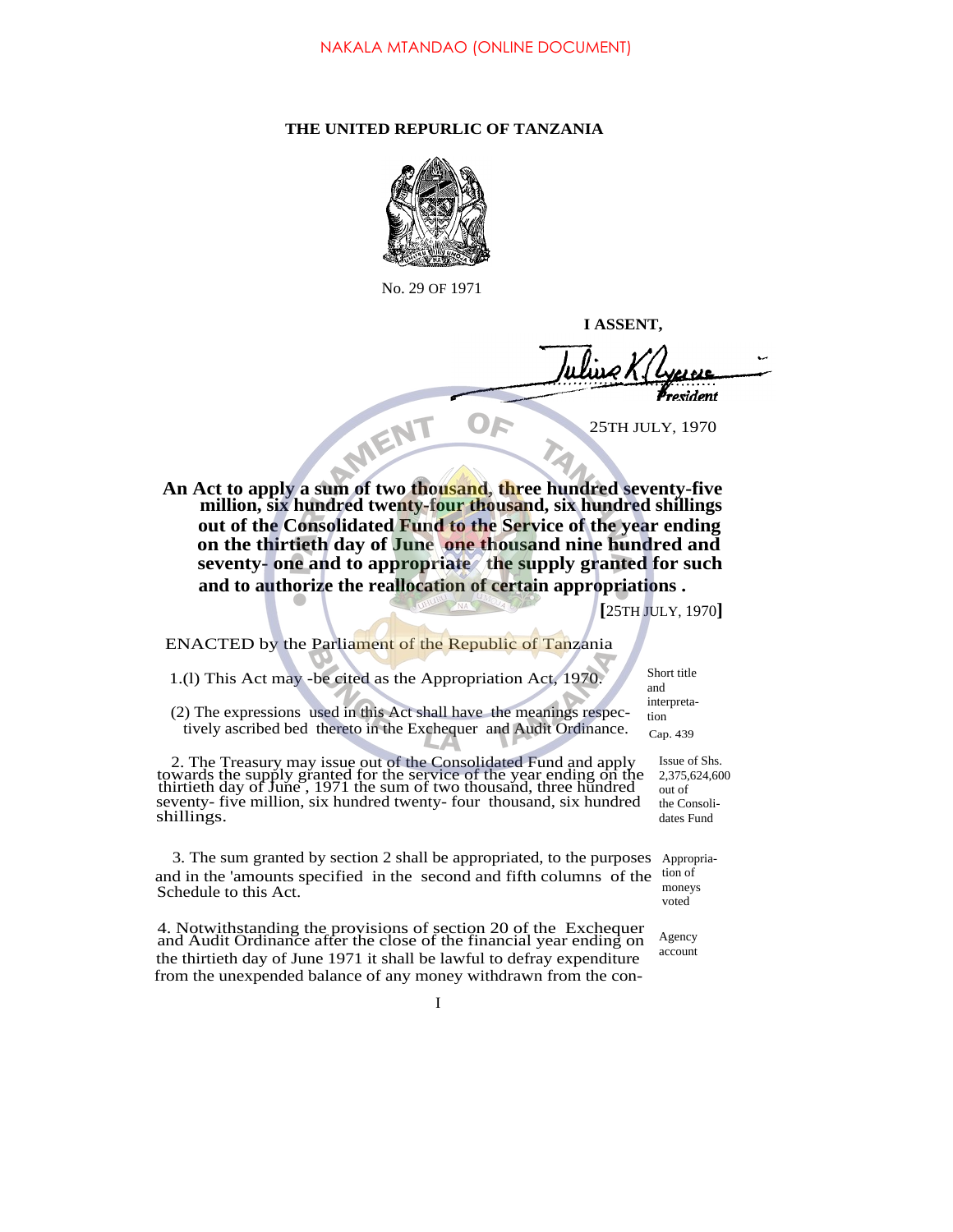solidated Fund to the extent that such expenditure is authorized by Financial Orders relating to Agency Accounts issued from time to time by the Minister for Finance,

.

5- (I,) The Minister may at any time or times not later than the thirtieth day of June, 1971, borrow within or outside Tanzania or partly-within and partly outside Tanzania any sum or sums not exceeding in the whole two thousand, three hundred seventy-five million, six hundred twenty-four thousand, six hundred shillings by way of loan, advance, the issue of bills or bank overdraft and on such terms and conditions as the, Minister may deem expedient, and may charge any such loan or advance on any of the assets of the United Republic (including securities forming part of the Consolidated Fund).

(2) Any money borrowed under this section shall be placed to the credit, of., the exchequer account and shall form part of the Consolidated Fund, and be available in any manner in which such Fund is available.

(3) Any money borrowed under this section shall be placed to the ment not later than the thirty-first day of October, 1971 and any sum require&for the repayment of any money so borrowed, and of any interest payable thereon shall be charged on and paid out of the Consolidated Fund.

Power of Minister to re- allocate certain appropriated money

6 (I) Where the Minister is satisfied that it is necessary in the public interest that provision should be made for defraying the expenditure of any Ministry, or Department of the Government in excess of any sum Voted therefore or for any service for which no sum is voted, and that it would be detrimental to the public interest to postpone such expenditure until 'provision can be made for it by the Legislature' in due course, he may, notwithstanding the provisions of section 3, authorize the application of any surplus arising on any vote in the Schedule hereto (other than the votes for pensions, gratuities or other retiring benefits, or for Widows and orphans pensions) for or towards such excess or service.,

(2) Where the Minister authorizes the application of any, surplus under this section, he shall cause to be laid before the National Assembly not later than at the meeting next after the date of such authorization a supplementary estimate or a statement of reallocation, as the case may be, in accordance with the provisions of the Constitutions.

(3) The Minister may delegate all or any of the powers conferred upon him by this section to any public officer subject to such limitations as the Minister may specify.

(4) The provisions of section 20 of the Exchequer and Audit Ordinance, 1961 shall not apply to the-powers conferred upon the Minister by this section.

Subsidiary Sinking Funds

7. The sums required from time to time for the Subsidiary Sinking Funds, and Repayments m respect of the 3½ per cent Inscribed Stock 1970/73 (Shs. 80 600,000) and the. 5¾ per cent Inscribed Stock, 1978/82 (Shs. 80,000,000; are hereby charged upon and shall be, paid out of the consolidated Funds

Powers of Minister to borrow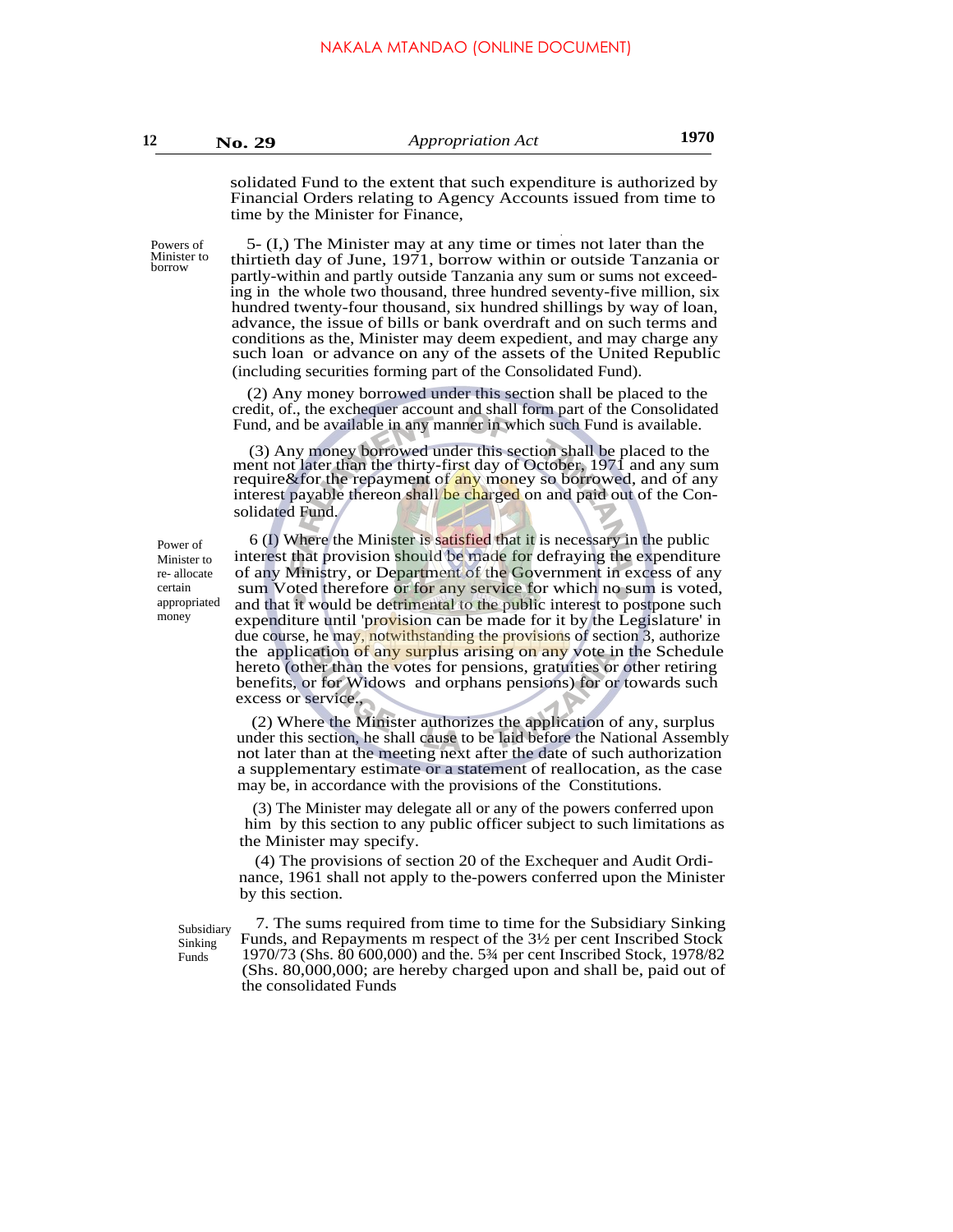## NAKALA MTANDAO (ONLINE DOCUMENT)

| No. 29          |                                                                                                                                                                                            | <i>Appropriation Act</i> |                                             |             |  |  |  |  |  |
|-----------------|--------------------------------------------------------------------------------------------------------------------------------------------------------------------------------------------|--------------------------|---------------------------------------------|-------------|--|--|--|--|--|
| <b>SCHEDULE</b> |                                                                                                                                                                                            |                          |                                             |             |  |  |  |  |  |
| Vote<br>No.     | Ambit                                                                                                                                                                                      | Recurrent<br>Expenditure | <b>SUPPLY</b><br>Development<br>Expenditure | Total       |  |  |  |  |  |
| 1               | 2                                                                                                                                                                                          | 3<br>Shs.                | $\overline{4}$<br>Shs.                      | 5<br>Shs.   |  |  |  |  |  |
|                 | 30. The salaries, expenses and the development<br>expenditure of the President's Office<br>31. The salaries and expenses of the First Vice-                                                | 2,675,400                | 2,500,000                                   | 5,175,400   |  |  |  |  |  |
|                 | President's Office<br>$\dddotsc$                                                                                                                                                           | 688,200                  |                                             | 688,200     |  |  |  |  |  |
|                 | 32. The salaries, expenses and the development<br>expenditure of the Central Establishments<br>33. The salaries, expenses and the development                                              | 9,203,000                | 13,653,000                                  | 22,856,000  |  |  |  |  |  |
|                 | expenditure of the Ministry of Regional<br><b>Administration and Rural Development</b><br>34. The salaries, expenses and the development                                                   | 56,755,000               | 44,030,100                                  | 100,785,100 |  |  |  |  |  |
|                 | expenditure of the Ministry of Foreign Affairs<br>35. The salaries and expenses of the Permanent                                                                                           | 23,518,800               | 4,238,800                                   | 27,757,600  |  |  |  |  |  |
|                 | Commission of Enquiry<br><b>Stationary</b><br>36. The salaries and expenses of the Judicial,                                                                                               | 405,500                  |                                             | 405,500     |  |  |  |  |  |
|                 | Police and Civil Service Commissions and the<br><b>Local Government Service Commission</b>                                                                                                 | 1,939,500                |                                             | 1 1939,500  |  |  |  |  |  |
|                 | 37. The salaries and expenses of the Second Vice-<br>President's Office<br>$\cdots$                                                                                                        | 33,787,400               | 139,700                                     | 34,927,160  |  |  |  |  |  |
|                 | 38. The salaries, expenses and the development<br>expenditure of Defence<br><b>All</b>                                                                                                     | 71,313,900               | 500,000,000                                 | 121,313,900 |  |  |  |  |  |
|                 | 39. The salaries, expenses and the development<br>expenditure of the National Service                                                                                                      | 22,612,400               | 10,379,700                                  | 32,992,100  |  |  |  |  |  |
|                 | 40. The salaries, expenses and the development<br>expenditure of the Judiciary                                                                                                             | 19,466,500               | 3,470,000                                   | 22,936,500  |  |  |  |  |  |
|                 | 41. The salaries and expenses of the Justice<br>Division of the Second Vice-President's Office                                                                                             | 2,732,500                |                                             | 2,732,500   |  |  |  |  |  |
| Office          | 42. The salaries and expenses of the Speaker's<br>43. The salaries, expenses and the development<br>expenditure of the Ministry of Agriculture,                                            | 11,825,200               |                                             | 11,825,200  |  |  |  |  |  |
|                 | Food and Co-operatives<br>44. The salaries, expenses and the development                                                                                                                   | 154,587,600              | 202,695,500                                 | 357,283,100 |  |  |  |  |  |
|                 | of the Ministry of Economic<br>$\sim$ airs and Development Planning                                                                                                                        | 4,700,000                | $5,028,000$ .                               | 9,728,000   |  |  |  |  |  |
|                 | 45. The salaries and expenses of the Exchequer<br>and Audit Department<br>$\ldots$<br>$\sim$ $\sim$                                                                                        | 2,552,800                |                                             | 2,552,800   |  |  |  |  |  |
|                 | 46. The salaries, expenses and the development<br>expenditure of the Ministry of National<br>Education<br>$\mathbf{r}$ and $\mathbf{r}$ and $\mathbf{r}$<br>$\sim$<br>$\sim$ $\sim$ $\sim$ | 283,863,400              | 72,300,500                                  | 354,163,900 |  |  |  |  |  |
|                 | 47. The salaries, expenses and the development<br>expenditure of the Ministry of Commerce and<br>Industries<br>$\cdots$<br>$\cdots$                                                        | 10,024,600               | 108,737,800                                 | 118,762,400 |  |  |  |  |  |
|                 | 48. The salaries, expenses and the development<br>expenditure of the Ministry of Communications, Transport and Labour<br>$\cdots$                                                          | 154,985,400              | 254,620,900                                 | 409,606,300 |  |  |  |  |  |